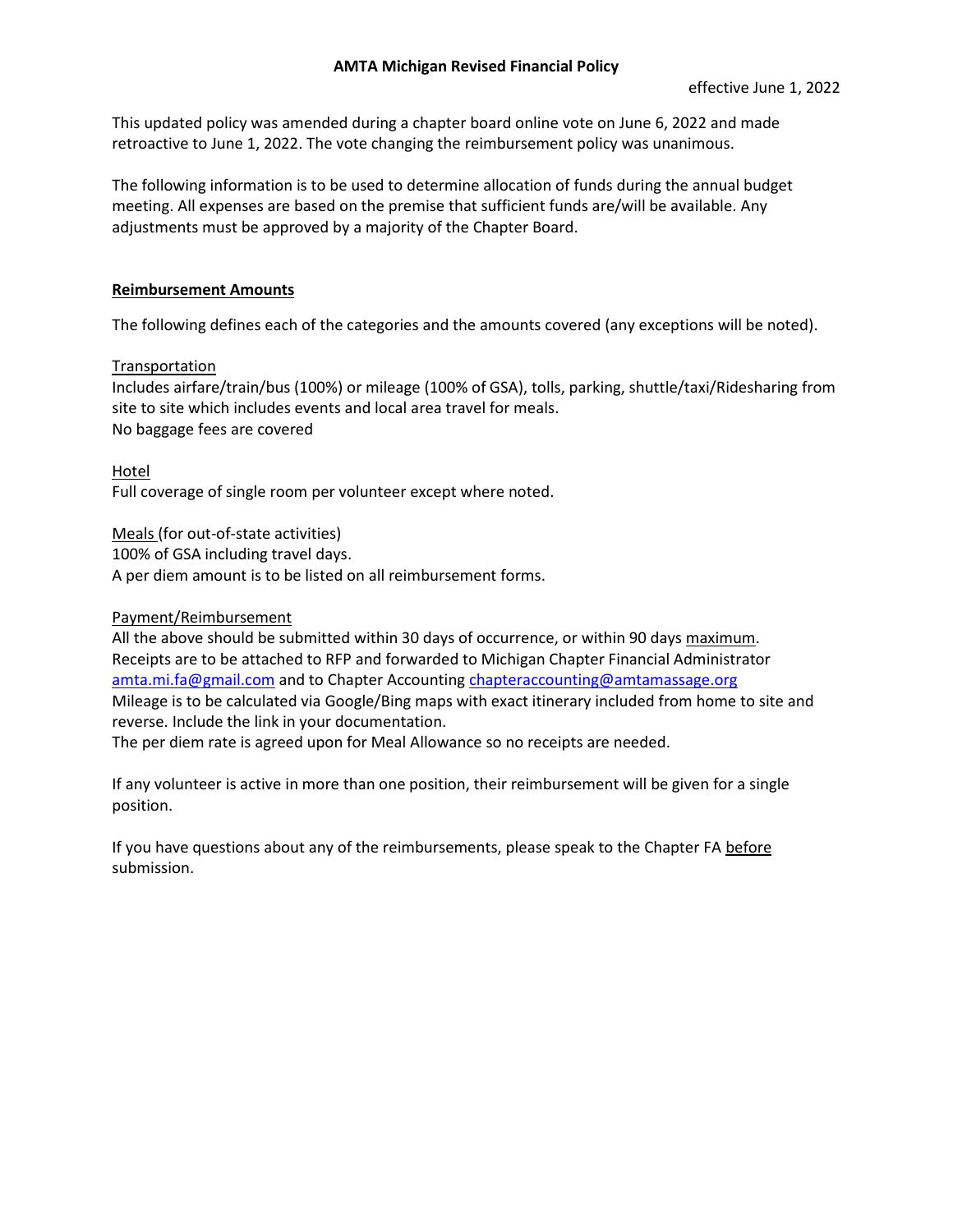### **June Meeting Coverage**

The amounts allocated and the volunteers chosen to attend this event will be determined during budget meetings once the topics and agenda have been chosen. In all cases, if not covered by National, the chapter president or their representative will also be covered. The dates and times are to be determined by National prior to the meeting.

# **Convention Coverage**

Expenses for the entire board will be covered for convention as well as those for Delegate(s) and any other approved volunteer per the amounts/percentages noted below. No classes or convention registration will be covered; instead an exhibit hall pass will be issued.

Expenses for Committee Chairs will only be covered for those instances in which activity at convention will benefit the committee work.

Each year the board will determine which volunteers will attend NBOD Meeting, CVOP and any other designated trainings at convention and allocate funds accordingly.

| Convention              | Attend | # of nights              | Transportation | Hotel | Meals | <b>Hall Pass</b> |
|-------------------------|--------|--------------------------|----------------|-------|-------|------------------|
| <b>Expenses</b>         |        |                          |                | Full  |       |                  |
| President               | Yes    | 6                        | Yes            | Full  | 50%   | Yes              |
| Board Members (2)       | Yes    | 6                        | Yes            | Full  | 50%   | Yes              |
| Financial Admin.        | Yes    | 6                        | Yes            | Full  | 50%   | Yes              |
| Secretary               | Yes    | 6                        | Yes            | Full  | 50%   | Yes              |
| Delegates (2)           | Yes    | 3                        | Yes            | Full  | 50%   | Yes              |
| Other designations      | Yes    | $\overline{\phantom{a}}$ | Yes            | Full  | 50%   | Yes              |
| <b>Committee Chairs</b> | TBD    | TBD                      | TBD            | TBD   | TBD   | TBD              |

All chapter volunteers in attendance must attend Chapter Leadership and the Opening Session. Board Members must attend opening, keynote(s), and closing sessions. Attendance at the NBOD meeting is suggested, not required. In addition, attendance at social events for chapter volunteers will be determined in advance and if required, tickets and fees will be covered by the chapter.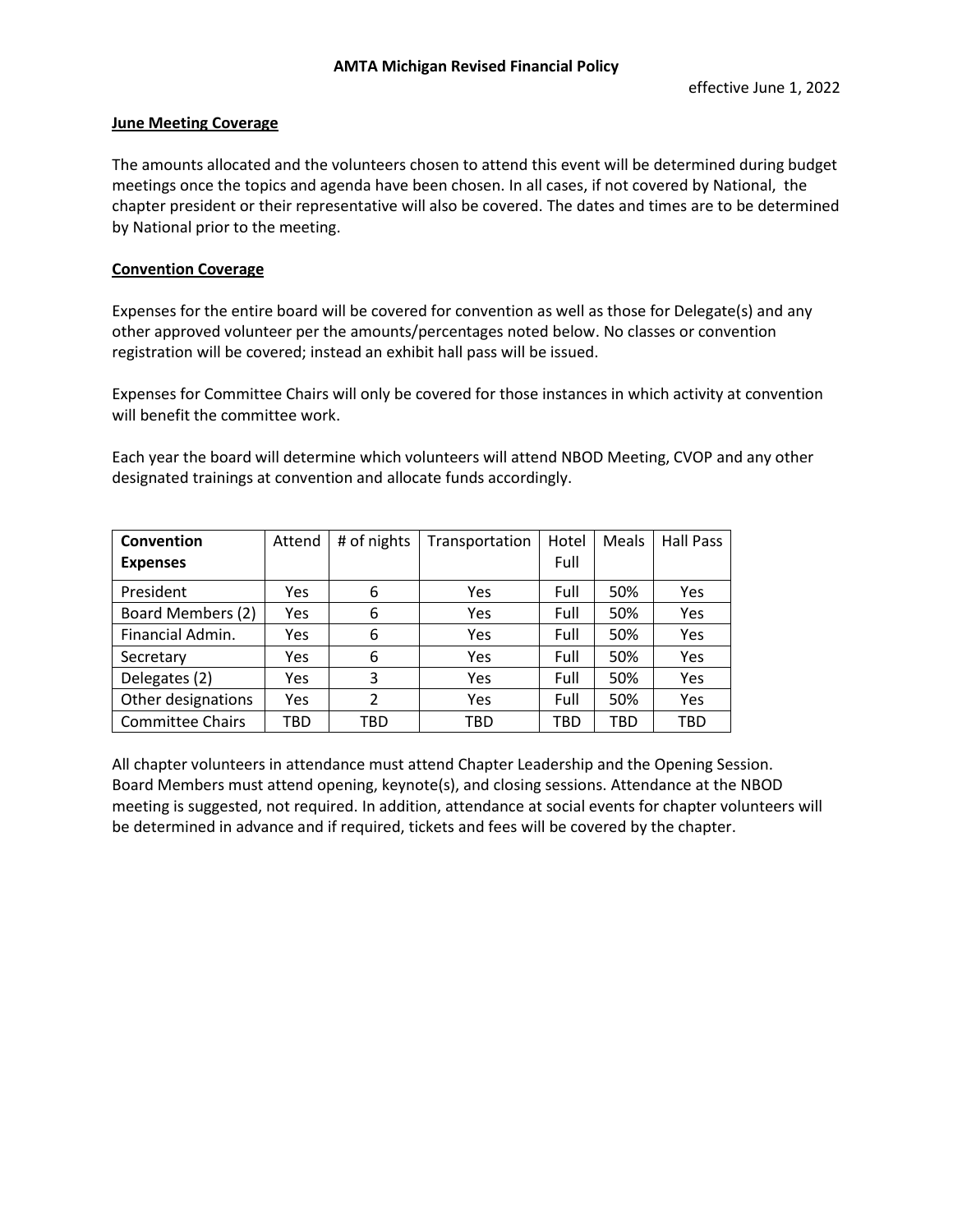### **Additional Chapter Events (Spring/Fall Classes), Board Meetings, CAI and Leadership Trainings**

Face-to-face Board meetings are now scheduled for the evening before the start of education events. Hotel and meals will be covered for the entire board. No transportation expenses will be reimbursed.

All board members should attend both Spring and Fall Education Events. Hotel and meals will be covered for the entire board. No transportation expenses will be reimbursed. If they are working/volunteering/assisting with the event, they may attend classes at no charge. The Education Committee Chair will not be charged registration for any education event.

The Annual Meeting will be held virtually prior to the Spring Education Event. All Board Members, Committee Chairs and Delegates are expected to attend.

A determination will be made before every Spring and Fall Event as to how many volunteers are needed. Depending on their participation and assistance, coverage of specific expenses such as room, reduced enrollment fee, etc. may be offered. The amount is to be determined in advance by recommendations from the Education Committee with approval by the Board.

Past presidents may receive free tuition to education events excluding any fees or supply costs. They are to contact Chapter President before the end of the Early Bird Registration date and if space is still available their registration will be confirmed.

A certificate of attendance from the instructor will only be issued for those volunteers who meet the attendance requirements, and not just sitting on the sidelines observing.

| <b>Additional Events</b> | Attend         | # of   | Transportation | Hotel      | Meals (beyond attendee |  |
|--------------------------|----------------|--------|----------------|------------|------------------------|--|
| (Education, Training)    |                | nights |                | Full       | offerings)             |  |
| President                | Yes            | 3      | No.            | Full       | Yes                    |  |
| Board Members (2)        | Yes            | 3      | No.            | Full       | Yes                    |  |
| Financial Admin.         | <b>Yes</b>     | 3      | No.            | Full       | Yes                    |  |
| Secretary                | Yes            | 3      | No.            | Full       | Yes                    |  |
| Delegates (2)            | Annual         | TBD    | No.            | <b>TBD</b> | No.                    |  |
|                          | <b>Meeting</b> |        |                |            |                        |  |
| <b>Committee Chairs</b>  | Annual         | TBD    | No.            | TBD        | No.                    |  |
|                          | <b>Meeting</b> |        |                |            |                        |  |

All volunteers are to attend the CAI Training and any similar offerings. Based on location and method (face-to-face or virtual), a determination of expenses covered (hotel, meals) will be made during budget meeting. There should be no cost for any volunteer to attend.